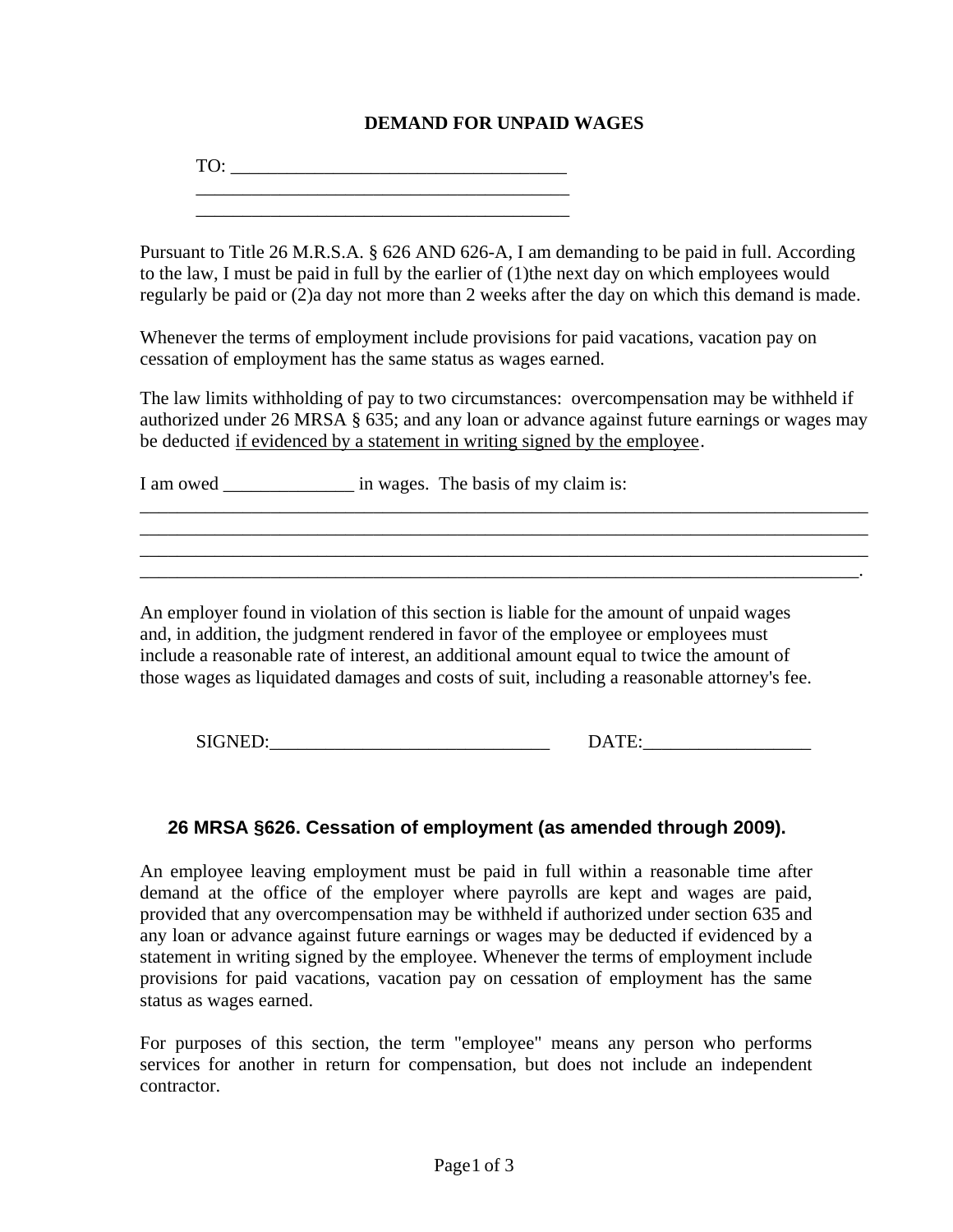For purposes of this subchapter, a reasonable time means the earlier of either the next day on which employees would regularly be paid or a day not more than 2 weeks after the day on which the demand is made.

In any action for unpaid wages brought under this subchapter, the employer may not deduct as a setoff or counterclaim any money allegedly due the employer as compensation for damages caused to the employer's property by the employee, or any money allegedly owed to the employer by the employee, notwithstanding any procedural rules regarding counteractions, provided that any overcompensation may be withheld if authorized under section 635 and any loan or advance against future earnings or wages may be deducted if evidenced by a statement in writing signed by the employee, and that nothing in this section may be construed to limit or restrict in any way any rights that the employer has to recover, by a separate legal action, any money owed the employer by the employee.

An action for unpaid wages under this section may be brought by the affected employee or employees or by the Department of Labor on behalf of the employee or employees. An employer found in violation of this section is liable for the amount of unpaid wages and, in addition, the judgment rendered in favor of the employee or employees must include a reasonable rate of interest, an additional amount equal to twice the amount of those wages as liquidated damages and costs of suit, including a reasonable attorney's fee.

Within 2 weeks after the sale of a business, the seller of the business shall pay employees of that business any wages earned while employed by the seller. If the terms of employment include provisions for paid vacations, vacation pay on cessation of employment has the same status as wages earned. The seller of a business may comply with the provisions of this paragraph through a specific agreement with the buyer in which the buyer agrees to pay any wages earned by employees through employment with the seller and to honor any paid vacation earned under the seller's vacation policy.

## 1B**26 MRSA §626-A. Penalties (as amended through 2009).**

Whoever violates any of the provisions of sections 621-A to 623 or section 626, 628, 629 or 629-B is subject to a forfeiture of not less than \$100 nor more than \$500 for each violation.

Any employer is liable to the employee or employees for the amount of unpaid wages and health benefits. Upon a judgment being rendered in favor of any employee or employees, in any action brought to recover unpaid wages or health benefits under this subchapter, such judgment includes, in addition to the unpaid wages or health benefits adjudged to be due, a reasonable rate of interest, costs of suit including a reasonable attorney's fee, and an additional amount equal to twice the amount of unpaid wages as liquidated damages.

Remedies for unpaid wages do not become available to the employee except as follows. If the wages are clearly due without a bona fide dispute, remedies are available to the